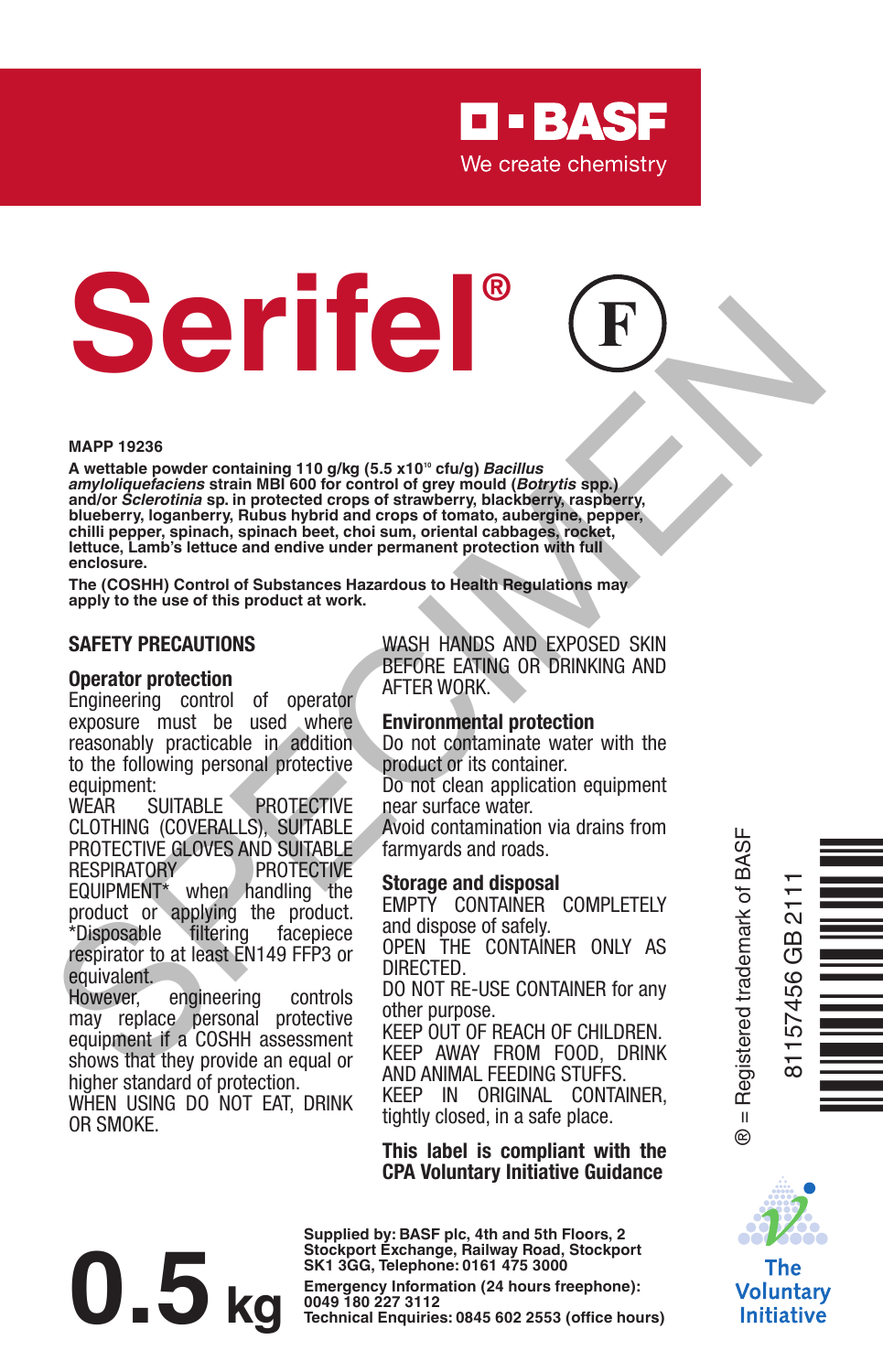# **Serifel®**

#### **A wettable powder containing 110 g/kg (5.5 x1010 cfu/g)** *Bacillus amyloliquefaciens* **strain MBI 600**

If medical advice is needed, have product container or label at hand. Keep out of reach of children.

Read label before use.

Contains *Bacillus amyloliquefaciens*. Micro-organisms may have the potential to provoke sensitising reactions.

Safety data sheet available on request.

|                                                                                                             |                                             | Max individual<br>dose:<br>(kg product/ha) | <b>Max total dose:</b><br>(kg product/ha) | Latest time of<br>application                           |
|-------------------------------------------------------------------------------------------------------------|---------------------------------------------|--------------------------------------------|-------------------------------------------|---------------------------------------------------------|
| Strawberry                                                                                                  | Protected                                   | 0.5                                        | 3                                         | BBCH 89<br>end of fruiting before<br>senescence sets in |
| Raspberry,<br>blackberry, blueberry,<br>loganberry and<br>Rubus hvbrid                                      | Protected                                   | 0.5                                        | $\overline{a}$                            | None                                                    |
| Tomato, aubergine,<br>pepper and chilli.                                                                    | Permanent protection<br>with full enclosure | $0.5 -$                                    | 3                                         | BBCH 89                                                 |
| Choi sum, endive.<br>I amb's lettuce.<br>lettuce, oriental<br>cabbages, rocket,<br>spinach, spinach<br>beet | Permanent protection<br>with full enclosure | 0.5.                                       | 3                                         | BBCH 49                                                 |

#### **Other specific restrictions:**

- Treatment must only be made under 'permanent protection' situations which provide full enclosure (including continuous top and side barriers down to below ground level) and which are present and maintained over a number of years.
- Reasonable precautions must be taken to prevent access of birds, wild mammals and honey bees to treated crops.
- To minimise airborne environmental exposure, vents, doors and other openings must be closed
- during and after application until the applied product has fully settled. The use of this product in recirculating water systems in a greenhouse may result in dilute pesticide waste that requires disposal. All dilute pesticide waste must be disposed of safely and legally to protect humans, wildlife and the environment, especially groundwater and surface water. Pesticide disposal advice is detailed in the 'Code of Practice for Using Plant Protection Products (Section 5: Disposing of Pesticide Waste).

**READ THE LABEL BEFORE USE. USING THIS PRODUCT IN A MANNER THAT IS INCONSISTENT WITH THE LABEL MAY BE AN OFFENCE. FOLLOW THE CODE OF PRACTICE FOR USING PLANT PROTECTION PRODUCTS.**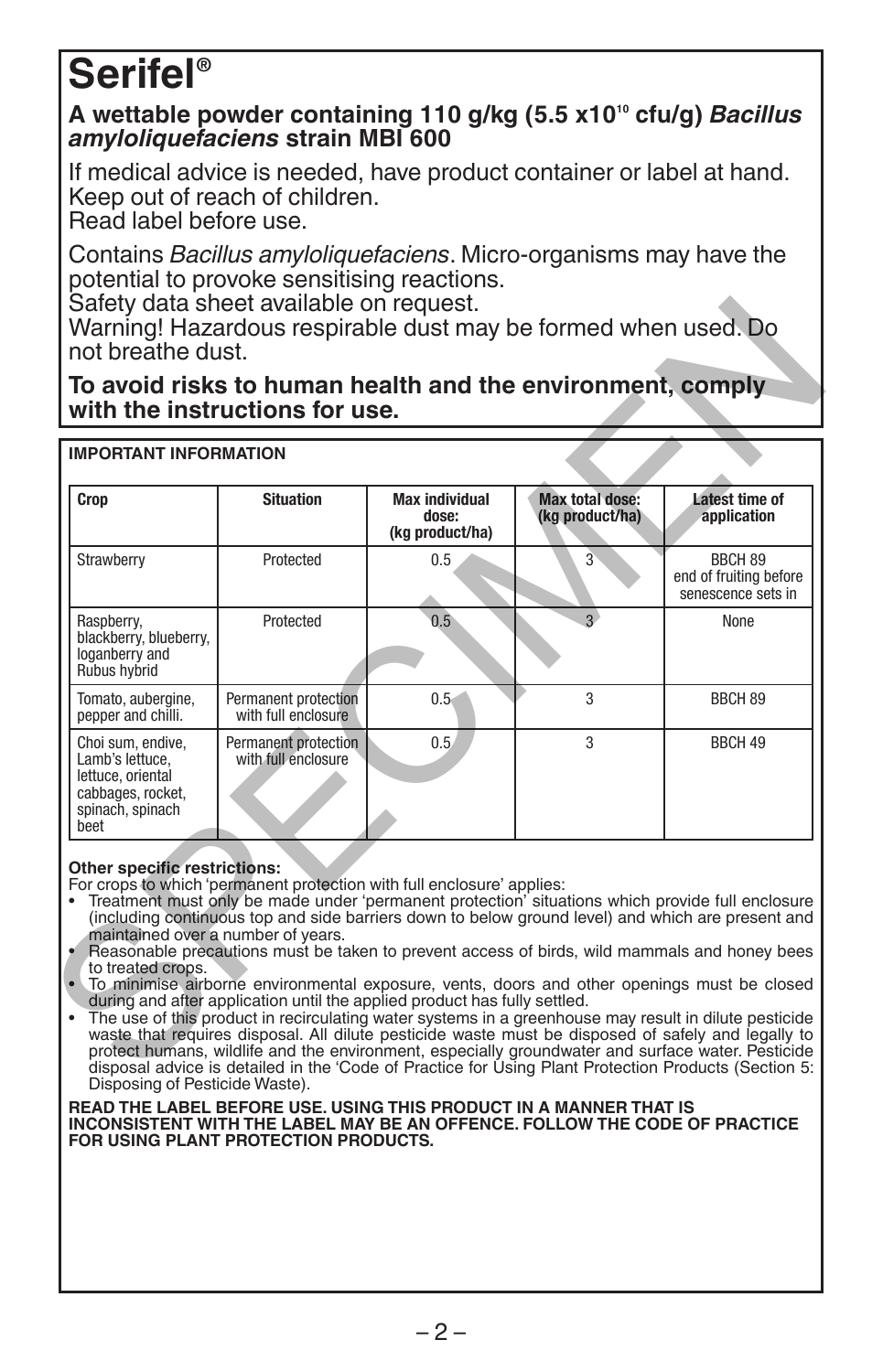# **DIRECTIONS FOR USE**

IMPORTANT: This information is approved as part of the Product Label. All instructions within this section must be read carefully in order to obtain safe and successful use of this product.

# **Restrictions/Warnings**

Serifel is most effective when applied under conditions of low disease pressure, i.e. prior to or in the early stages of disease development. Under high disease pressure, it is recommended to use Serifel in rotation with chemical fungicides approved for use on the target crop and disease.

Serifel should not be used curatively.

Apply Serifel in sufficient water volume to ensure good crop cover.

Serifel is a biological fungicide with excellent crop safety. However, safety to all minor crops has not been fully assessed. Certain species and varieties may be more sensitive to treatment than others. Growers are advised to consider testing Serifel on a small area before wide-scale use on the following crops: blueberry, blackberry, raspberry, loganberry, endive, Lamb's lettuce, spinach, spinach beet, choi sum, oriental cabbages and rocket.

Serifel is compatible with the following species used in IPM programmes: the predatory mites *Amblyseius swirskii* and *Phytoseiulus persimilis*; the predatory bug *Nesidiocoris tenuis*, and the parasitoids *Diglyphus isaea* and *Eretmocerus eremicus*.

Levels of suppression can be variable and additional control measures may be required.

Consult processors before use on crops grown for processing

#### **Disease control**

Serifel is a protectant fungicide for the reduction of fruit damage caused by *Botrytis cinerea* (grey mould) in protected strawberries, raspberries, blackberries, blueberries, loganberries and Rubus hybrid; the moderate control of *Botrytis cinerea* in protected tomatoes, aubergines, pepper and chilli pepper and the moderate control of *Botrytis cinerea* and *Sclerotinia* spp. in protected lettuce and other leafy crops. See summary below: rotation with chemical fungicides approved for use on the target crop and<br>disease.<br>Serifel should not be used curatively.<br>Apply Serifel in sufficient water volume to ensure good crop cover.<br>Serifel is a biological fungicid

| <b>Crops</b>                 | <b>Botrytis cinerea</b> | Sclerotinia spp. |
|------------------------------|-------------------------|------------------|
| Strawberry, raspberry,       |                         |                  |
| blackberry, blueberry,       |                         |                  |
| loganberry, Rubus hybrid     |                         |                  |
| Lettuce, spinach, choi sum,  | МC                      | <b>MC</b>        |
| rocket, endive, Lamb's       |                         |                  |
| lettuce, oriental cabbages.  |                         |                  |
| Tomato, aubergine, pepper, I | МC                      |                  |
| chilli pepper.               |                         |                  |

 $MC = moderate control; R = reduction$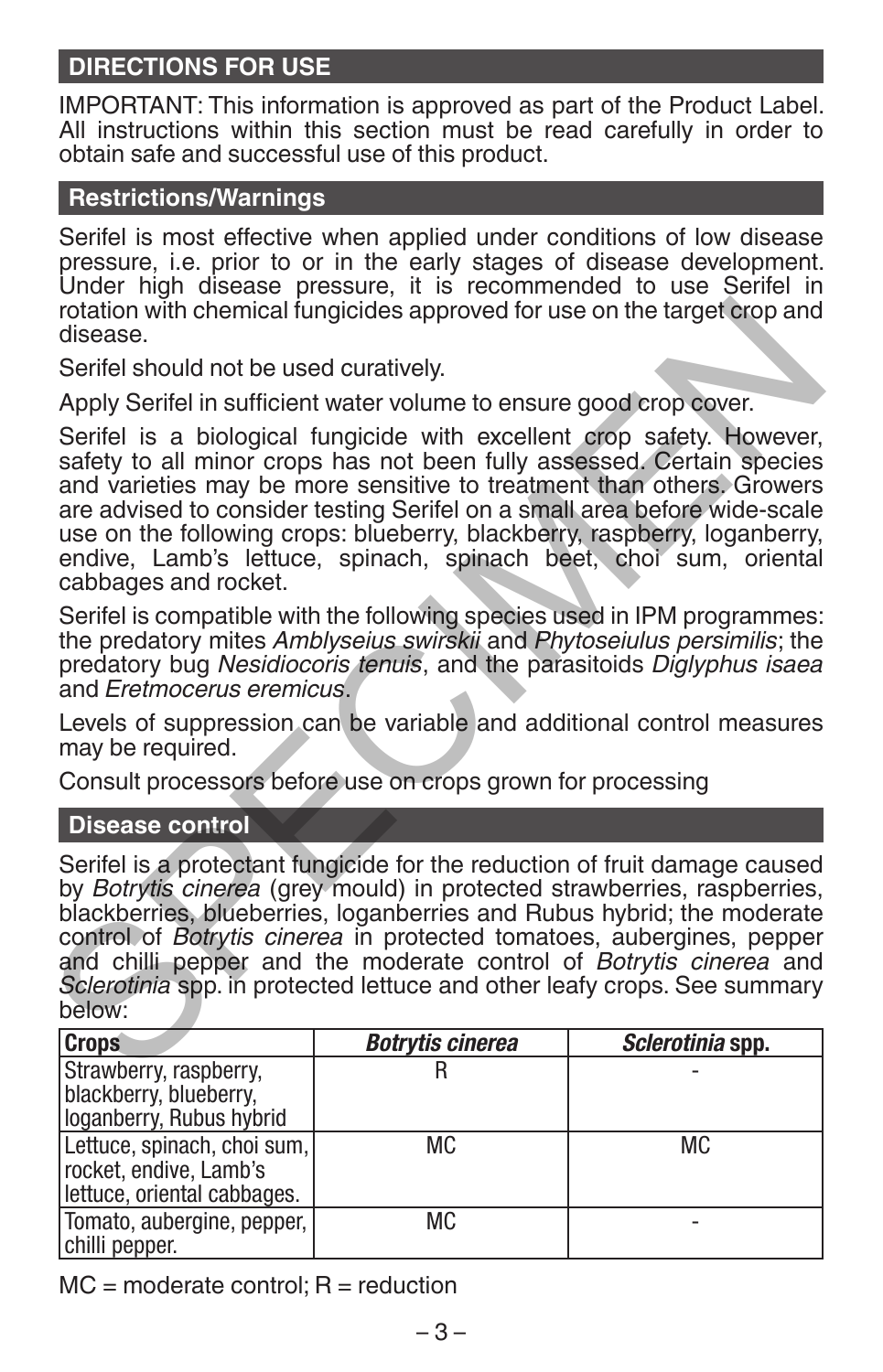### **Resistance Management**

Serifel is a biological fungicide containing *Bacillus amyloliquefaciens* strain MBI600.

Serifel should be used preventatively or in the early stages of disease development. Apply according to the recommendations for the target disease at the rate and timings indicated.

For resistance management, it is advisable to alternate Serifel with other methods of disease control. These may include chemical fungicides and cultural controls.

For further advice on resistance management contact your agronomist or specialist adviser or visit the FRAG-UK website.

#### **Crop Specific Information**

**Strawberry, raspberry, blackberry, blueberry, loganberry and Rubus hybrid (all protected)**

#### **Target:**

*Botrytis cinerea*

#### **Time of application:**

Apply Serifel preventatively or in the early stages of disease development. Up to six applications can be made. A minimum interval of 5 days must be observed between sprays.

**Dose rate:**

0.5 kg/ha

**Water volume:** 200-2000 l/ha

**Lettuce, spinach, spinach beet, choi sum, Oriental cabbage, rocket, endive, Lamb's lettuce (all permanent protection with full enclosure)** methods of disease control. These may include chemical fungicides and<br>cultural controls.<br>For further advice on resistance management contact your agronomist<br>for specialist adviser or visit the FRAG-UK website.<br>**Crop Specif** 

**Target:**

*Botrytis cinerea* and *Sclerotinia* spp.

#### **Time of application:**

Apply Serifel preventatively or in the early stages of disease development. Up to six applications can be made. A minimum interval of 5 days must be observed between sprays.

**Dose rate:**

0.5 kg/ha

**Water volume:** 200-2000 l/ha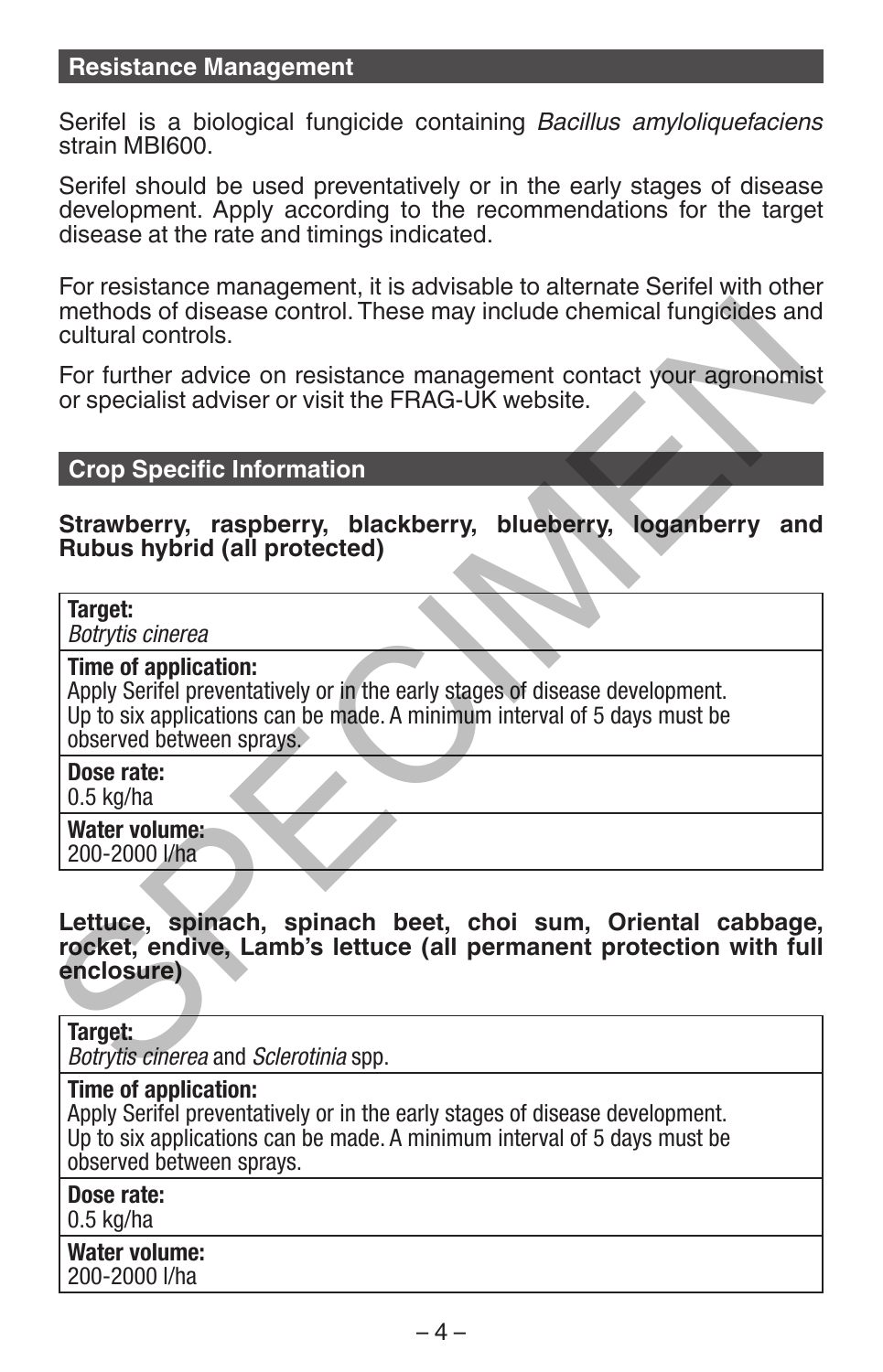#### **Tomatoes, aubergines, pepper and chilli pepper (all permanent protection with full enclosure)**

#### **Target:**

*Botrytis cinerea*

#### **Time of application:**

Apply Serifel preventatively or in the early stages of disease development. Up to six applications can be made. A minimum interval of 5 days must be observed between sprays.

#### **Dose rate:**

0.5 kg/ha

#### **Water volume:**

200-3000 l/ha

### **Mixing and Application**

#### **Mixing**

Never prepare more spray solution than is required.

Three quarters fill the tank with clean water and start the agitation. Add the required quantity of Serifel to the spray tank while re-circulating. Add the remainder of the water and continue agitation until spraying is complete. **O.5 kg/ha**<br>
Water volume:<br>
200-3000 Uha<br>
Wixing and Application<br>
Mixing Never prepare more spray solution than is required.<br>
Three quarters fill the tank with clean water and start the agitation. Add<br>
the required quantit

On emptying the container, rinse container thoroughly by using an integrated pressure rinsing device or by manually rinsing three times. Add washings to tank at time of filling and dispose of container safely.

#### **Application**

Apply as a MEDIUM spray, as defined by BCPC.

#### **Tank cleaning**

Wash sprayer thoroughly immediately after use, using clean water and following the sprayer cleaning guidance provided by the equipment manufacturer.

### **Compatibility**

For details of compatibilities contact your distributor, local BASF representative, the BASF Technical Services Hotline: 0845 602 2553 or visit our website on: www.agriCentre.basf.co.uk

### **Integrated Pest Management**

Serifel is compatible with the following species used in IPM programmes: the predatory mites *Amblyseius swirskii* and *Phytoseiulus persimilis*; the predatory bug *Nesidiocoris tenuis*, and the parasitoids *Diglyphus isaea* and *Eretmocerus eremicus*.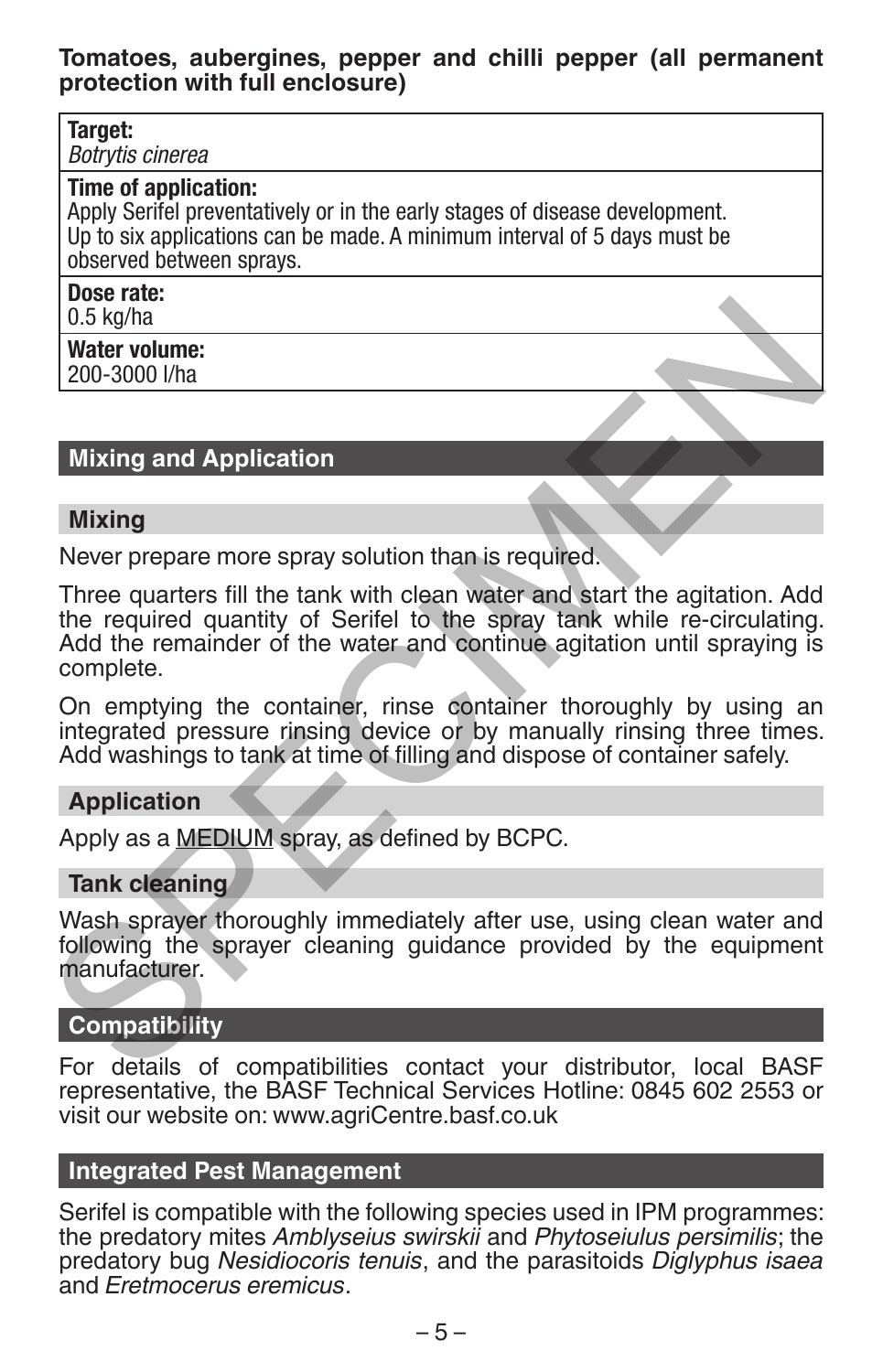#### **The following does not form part of the authorised label text.**

With many products there is a general risk of resistance developing to the active ingredients. For this reason a change in activity cannot be ruled out. It is generally impossible to predict with certainty how resistance may develop because there are so many crop and use connected ways of influencing this. We therefore have to exclude liability for damage or loss attributable to any such resistance that may develop. To help minimise any loss in activity the BASF recommended rate should in all events be adhered to.

Numerous, particularly regional or regionally attributable, factors can influence the activity of the product. Examples include weather and soil conditions, crop plant varieties, crop rotation, treatment times, application amounts, admixture with other products, appearance of organisms resistant to active ingredients and spraying techniques. Under particular conditions a change in activity or damage to plants cannot be ruled out. The manufacturer or supplier is therefore unable to accept any liability in such circumstances. All goods supplied by us are of high grade and we believe them to be suitable, but as we cannot exercise control over their mixing or use or the weather conditions during and after application, which may affect the performance of the material, all conditions and warranties, statutory or otherwise, as to the quality or fitness for any purpose of our goods are excluded and no responsibility will be accepted by us for any damage or injury whatsoever arising from their storage, handling, application or use; but nothing should be deemed to exclude or restrict any liability upon us which cannot be excluded or restricted under the provisions of the Unfair Contract Terms Act 1977 or any similar applicable law. minimise any loss in activity and or regionally attributable, factors can<br>events be adhered to.<br>Numerous, particularly regional or regionally attributable, factors can<br>influence the activity of the product. Examples includ

#### **Section 6 of the Health and Safety at Work Act**

# **Additional Product Safety Information**

The product label provides information on a specific pesticidal use of the product; do not use otherwise, unless you have assessed any potential hazard involved, the safety measures required and that the particular use has "off-label" approval or is otherwise permitted under the Plant Protection Product Regulations (EC) No 1107/2009.

The information on this label is based on the best available information including data from test results.